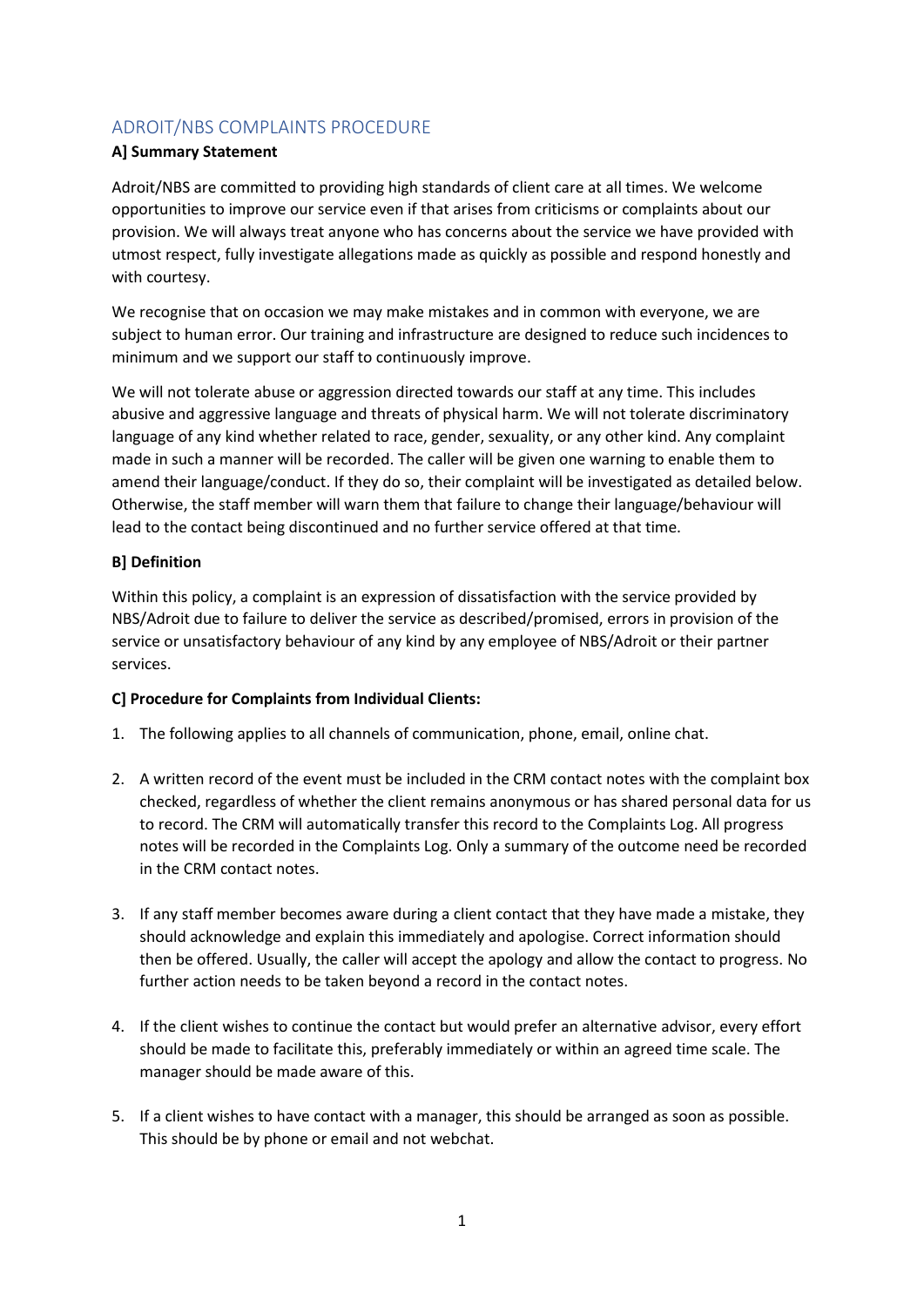- 6. Regardless of whether any specific complaint is substantiated, the client's experience has been unsatisfactory and an apology for this can be offered without agreeing that any error has occurred.
- 7. The details of the complaint should be recorded and investigated by the manager. The scope of the investigation will include contact with the staff member in question, other staff if appropriate, and phone recordings and CRM and other records including emails.

### **D] Outcomes of Complaints**

8. The investigating manager will inform the complainant of the outcome of their investigation, using the same means of communication as previously chosen i.e., phone, email, or letter.

9. If a complaint has been upheld, this will be acknowledged, and an apology given, and any appropriate remedial action offered. The client will NOT be told of any individual action taken regarding a member of staff, as this remains part of their confidential staff record. Corporate action e.g., training or a policy change can and should be disclosed to the client.

10. In a small company such as NBS/Adroit there is no further level for appeal if the client remains dissatisfied having been informed of the outcome of the complaint. If appropriate to the topic of the complaint, they can be signposted to an external agency e.g. The Office of the Information Commissioner.

11. Complaints from clients raised by Corporate Clients will be included in regular MI reports.

## **E] Complaints from Corporate Clients or Partner Services**

12. All complaints from a corporate client or partner service will be escalated immediately to a director. Investigation and response will proceed as above led by the appropriate director.

### **F] Complaints about a Corporate Client or Partner Service**

13. Complaints regarding a Corporate Client should be signposted to the appropriate manager in that organisation.

14. Complaints about a Partner Service should be recorded in detail and a manager informed. The manager will assess and then discuss with the complainant whether this is an issue than can be resolved informally or needs to become a formal complaint. It is at the discretion of the manager whether they feel that some advocacy on their part will assist in informal resolution, and this can be offered.

15. As there is no contract between NBS/Adroit and the Partner Service, if the client wants to pursue a formal complaint, they should be signposted to the Partner Service's own complaint procedure.

16. Permission should be sought from the client to contact them again in an agreed time frame to check on progress.

17. All complaints about Partner Services will be discussed in review meetings.

18. The manager will discuss with a director whether the client's complaint is of a sufficiently serious nature that the Partner Service may be in breach of their contract with Adroit and the director will take any necessary follow-up action including notification to regulatory authorities as required. Permission will need to be sought from the client to share their personal data with the regulatory authority.